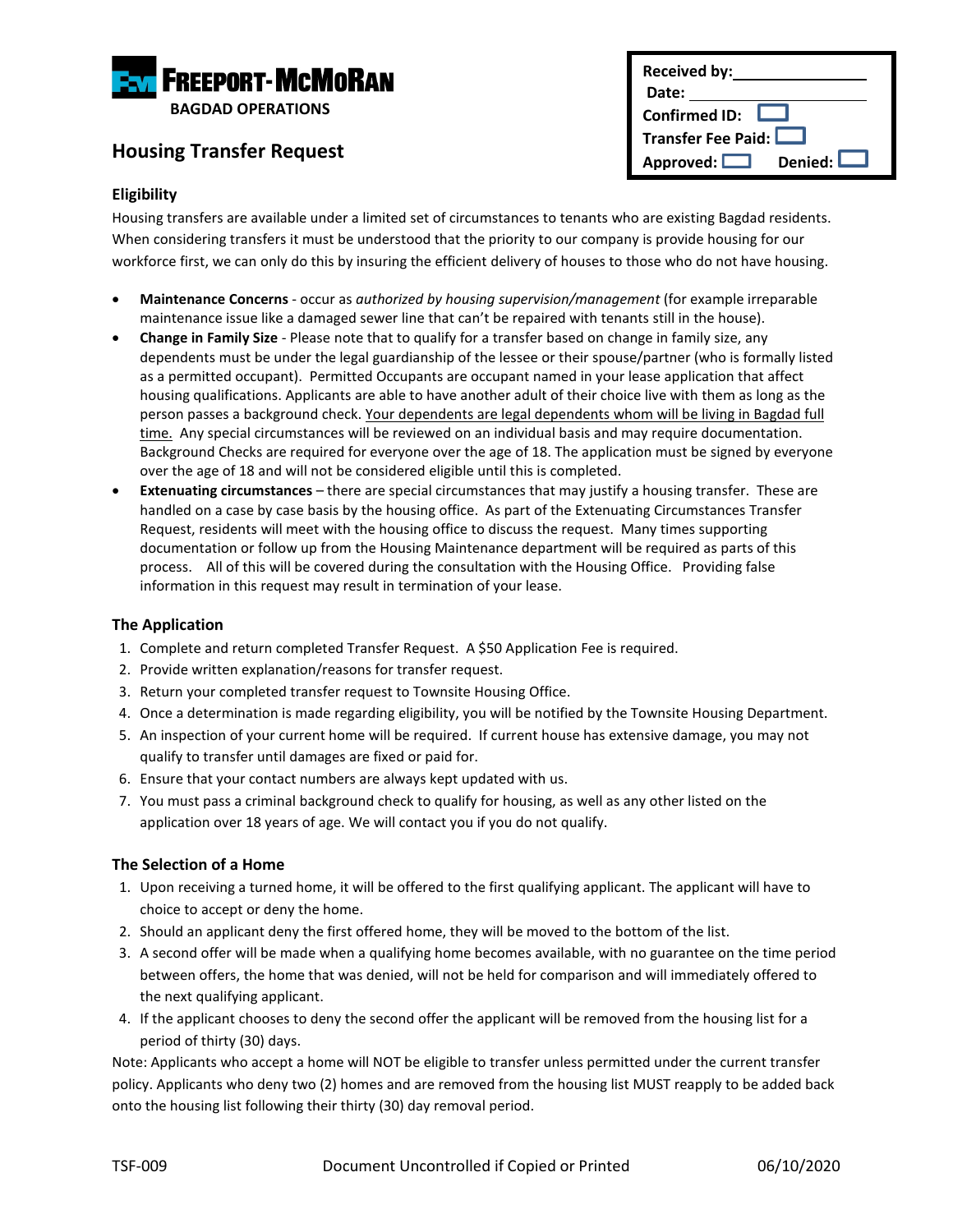

#### **Moving into your New Home**

- 1. Once you have chosen your new home, you will have two (2) weeks to take possession. This means that you must pay your security deposit (1.5 x monthly rent), any pro-rated rent due (monthly rent/30 days= daily rate), \$15.50 Trash set up fee, \$22.00 Propane hook-up fee and sign your lease. IMPORTANT: If the above requirements are not met, we will reassign your home to another applicant, and you will need to start the process over.
- 2. In the event that I was offered the opportunity to participate in a move-in inspection, and I declined to participate by not returning the inspection form within 72 hours, I agree to accept the inspection as noted by a Town-site Staff Member.
- 3. IMPORTANT Converted stoves and dryer's MUST be hooked up by the Townsite Maintenance Department to ensure proper installation. For installation please call 928-633-6015.

It is our goal to ensure timely delivery of quality, affordable housing, based upon the needs and preferences of our client and our customer. To do this, we need your cooperation in fulfilling the timelines above as this will insure that all available homes are assigned as quickly as possible. Special arrangements can be made for hardships only and Management approval is required.

*Effective July 1, 2004, employees discharged from employment or allowed to resign in lieu of discharge from FMI have their lease cancelled and will not be allowed to renew their lease or to become permitted occupants on another's lease effective July 4, 2004. FMI will not provide a new lease to individuals not affiliated directly with FMI. As an employee or Townsite support or employee to FMI Contractor.*

**NOTE: Any and all FMI business needs may be considered a priority that would supersede the positioning of people on the wait list. All Policies outlined herein are subject to review and change.**

Anyone living in the Bagdad Townsite over the age of 18 MUST fill out an application. Leasee and all Occupants MUST meet all rental Guidelines and be approved. \_\_\_\_\_\_\_\_\_\_\_\_\_ (Initials)

### **Your signature below attests that you have read and agree to abide by the guidelines above.**

\_\_\_\_\_\_\_\_\_\_\_\_\_\_\_\_\_\_\_\_\_\_\_\_\_\_\_\_\_\_\_\_\_\_\_\_\_\_\_\_\_\_\_\_\_\_\_\_\_\_\_\_\_\_\_\_\_\_\_\_\_\_\_\_\_\_\_\_\_\_\_\_\_\_\_\_\_\_\_\_\_\_\_\_\_\_\_\_\_

Applicant Date **Date**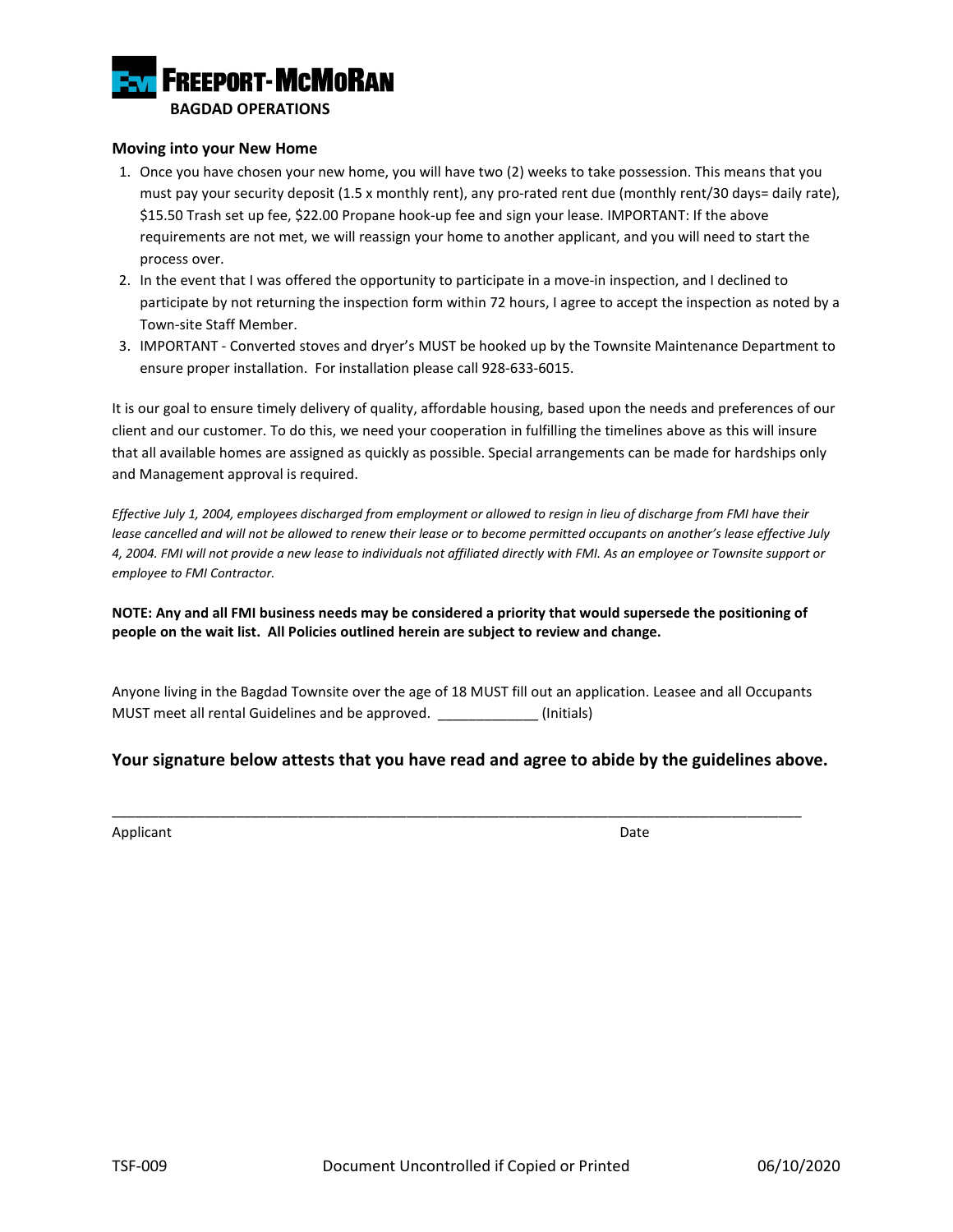

# **HOUSING TRANSFER REQUEST**

APPLICATION WILL **NOT** BE ACCEPTED UNLESS COMPLETELY FILLED OUT Phone: (928) 633-6001 Fax: (928) 633-6006

### *COMPLETE FIRST, MIDDLE AND LAST NAME REQUIRED*

| First Name                      |               | <b>FULL Middle Name</b> | Last Name      |  |
|---------------------------------|---------------|-------------------------|----------------|--|
|                                 |               |                         |                |  |
|                                 |               |                         |                |  |
|                                 |               |                         |                |  |
|                                 |               |                         |                |  |
|                                 |               |                         |                |  |
|                                 | Street/PO Box | City                    | State Zip Code |  |
|                                 |               |                         |                |  |
| <b>Employment Information</b>   |               |                         |                |  |
| <b>FMI Employee Information</b> |               |                         |                |  |
|                                 |               |                         |                |  |
|                                 |               |                         |                |  |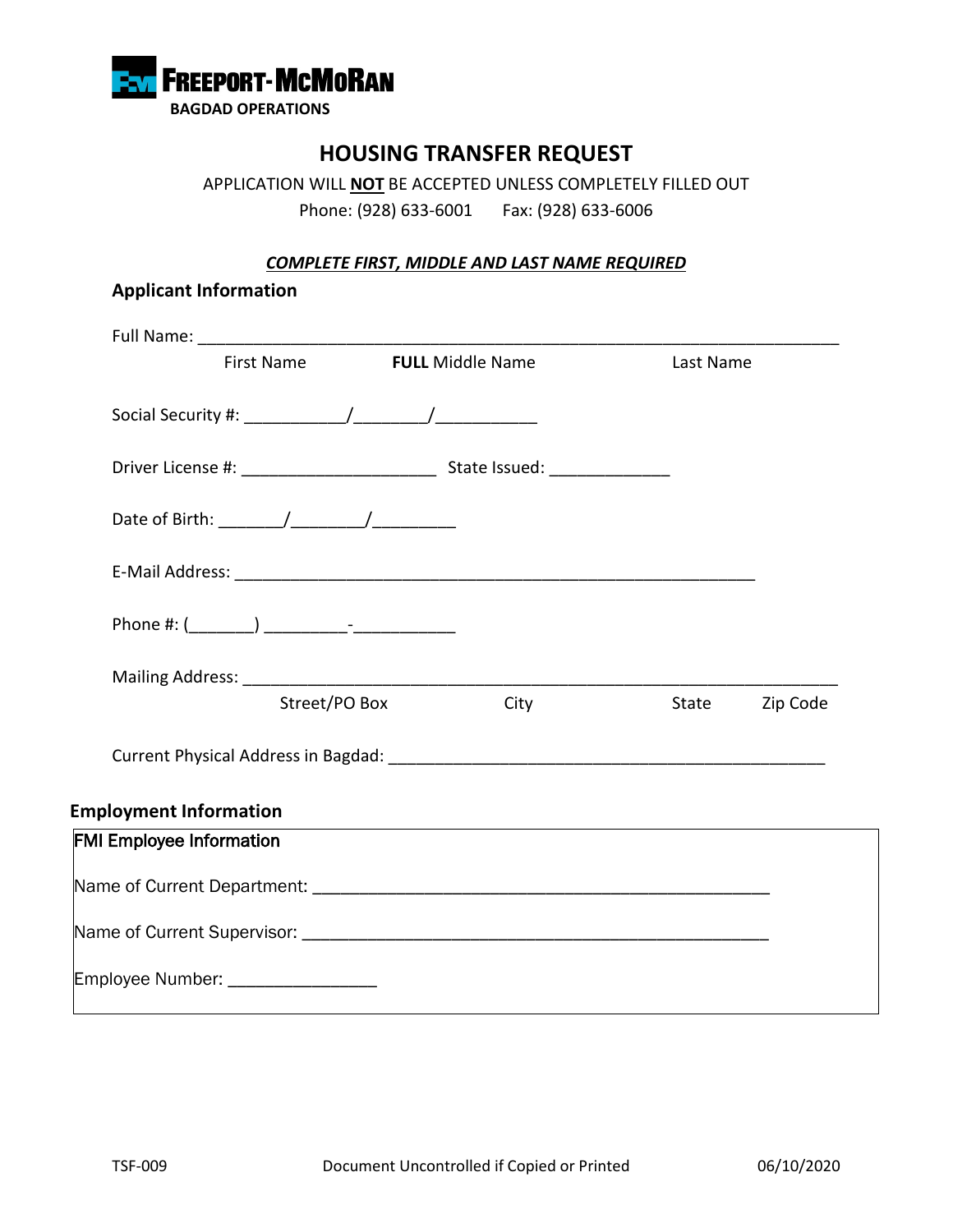

### **CURRENT Permitted Occupant Information**

| First                                                                                                                                                                                                                          | <b>FULL Middle Name</b> | <b>Last Name</b>         |  |
|--------------------------------------------------------------------------------------------------------------------------------------------------------------------------------------------------------------------------------|-------------------------|--------------------------|--|
| Date of Birth: _______/ __________/ __________                                                                                                                                                                                 |                         |                          |  |
| Phone Number: _____________________________                                                                                                                                                                                    |                         |                          |  |
|                                                                                                                                                                                                                                |                         | State: _____             |  |
|                                                                                                                                                                                                                                |                         |                          |  |
|                                                                                                                                                                                                                                |                         |                          |  |
|                                                                                                                                                                                                                                |                         |                          |  |
| <b>First</b>                                                                                                                                                                                                                   | <b>FULL</b> Middle Name | Last Name                |  |
|                                                                                                                                                                                                                                |                         |                          |  |
|                                                                                                                                                                                                                                |                         |                          |  |
|                                                                                                                                                                                                                                |                         | State: _____             |  |
|                                                                                                                                                                                                                                |                         |                          |  |
|                                                                                                                                                                                                                                |                         |                          |  |
|                                                                                                                                                                                                                                |                         |                          |  |
| Full Name: ______________________                                                                                                                                                                                              |                         |                          |  |
|                                                                                                                                                                                                                                | First FULL Middle Name  | Last Name                |  |
|                                                                                                                                                                                                                                |                         |                          |  |
| Phone Number: ______________________________                                                                                                                                                                                   |                         |                          |  |
|                                                                                                                                                                                                                                |                         | State: $\_\_\_\_\_\_\_\$ |  |
|                                                                                                                                                                                                                                |                         |                          |  |
|                                                                                                                                                                                                                                |                         |                          |  |
|                                                                                                                                                                                                                                |                         |                          |  |
| Full Name: _____________________                                                                                                                                                                                               |                         |                          |  |
| First                                                                                                                                                                                                                          | <b>FULL Middle Name</b> | Last Name                |  |
|                                                                                                                                                                                                                                |                         |                          |  |
|                                                                                                                                                                                                                                |                         |                          |  |
| Driver's License: The Contract of the Contract of the Contract of the Contract of the Contract of the Contract of the Contract of the Contract of the Contract of the Contract of the Contract of the Contract of the Contract |                         | State: _____             |  |
| Relationship to Applicant: ________________________________                                                                                                                                                                    |                         |                          |  |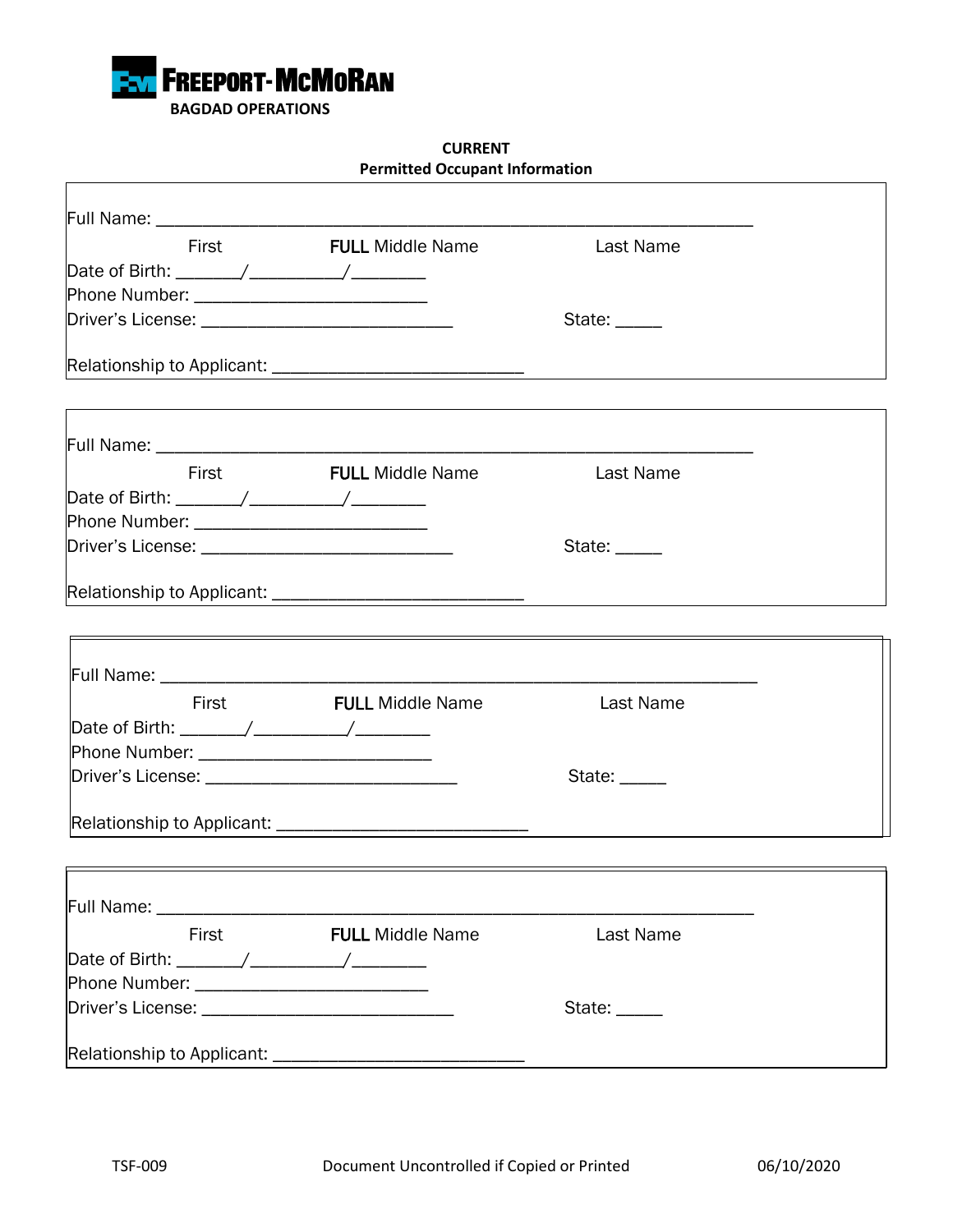

# *NEW* **Occupants NOT on Current Lease**

Background Checks are required for everyone over the age of 18 Note: Permitted Occupants that affect housing qualifications consist of: Children living full time in home, enrolled in school and under the age of 18, spouse and/or significant other. Sisters, Brother, Aunts, Uncles may NOT be considered as qualifying occupants that affect housing qualifications. Any special circumstances will be reviewed on an individual basis and may require documentation.

|                                                                                  | First <b>FULL</b> Middle Name Last Name |              |
|----------------------------------------------------------------------------------|-----------------------------------------|--------------|
| Social Security #: ________-________________-________(Anyone over the age of 18) |                                         |              |
|                                                                                  |                                         |              |
|                                                                                  |                                         | State ______ |
|                                                                                  |                                         |              |
|                                                                                  |                                         |              |
|                                                                                  |                                         |              |
|                                                                                  |                                         |              |
|                                                                                  | First <b>FULL Middle Name</b> Last Name |              |
| Social Security #: ________-________________-________(Anyone over the age of 18) |                                         |              |
|                                                                                  |                                         |              |
|                                                                                  |                                         | State ______ |
|                                                                                  |                                         |              |
|                                                                                  |                                         |              |
|                                                                                  |                                         |              |
|                                                                                  |                                         |              |
|                                                                                  | First <b>FULL</b> Middle Name Last Name |              |
| Social Security #: __________________________________(Anyone over the age of 18) |                                         |              |
|                                                                                  |                                         |              |
|                                                                                  |                                         | State ______ |
|                                                                                  |                                         |              |
| Relationship to Applicant: _______                                               |                                         |              |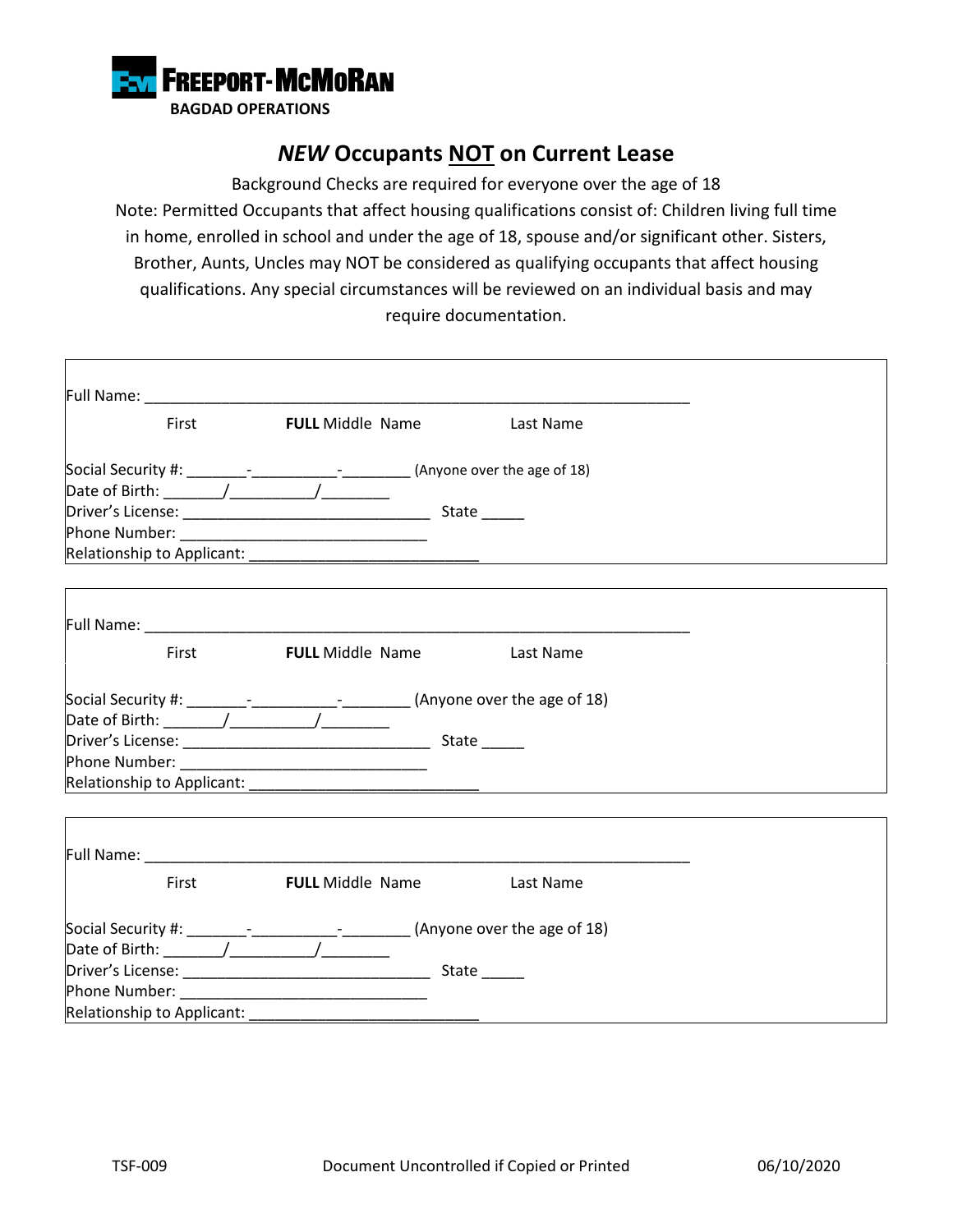

| First                                                                                                                                                                                                                               | <b>FULL</b> Middle Name                 | <b>East Name</b>                  |  |
|-------------------------------------------------------------------------------------------------------------------------------------------------------------------------------------------------------------------------------------|-----------------------------------------|-----------------------------------|--|
| Social Security #: ________-_______________________(Anyone over the age of 18)                                                                                                                                                      |                                         |                                   |  |
|                                                                                                                                                                                                                                     |                                         |                                   |  |
|                                                                                                                                                                                                                                     |                                         |                                   |  |
|                                                                                                                                                                                                                                     |                                         |                                   |  |
|                                                                                                                                                                                                                                     |                                         |                                   |  |
|                                                                                                                                                                                                                                     |                                         |                                   |  |
|                                                                                                                                                                                                                                     |                                         |                                   |  |
| First                                                                                                                                                                                                                               |                                         | <b>FULL</b> Middle Name Last Name |  |
| Social Security #: ________-_______________-_________(Anyone over the age of 18)                                                                                                                                                    |                                         |                                   |  |
| Date of Birth: $\sqrt{2\pi}$                                                                                                                                                                                                        |                                         |                                   |  |
|                                                                                                                                                                                                                                     |                                         |                                   |  |
| Phone Number: <u>__________________________________</u>                                                                                                                                                                             |                                         |                                   |  |
|                                                                                                                                                                                                                                     |                                         |                                   |  |
|                                                                                                                                                                                                                                     |                                         |                                   |  |
|                                                                                                                                                                                                                                     |                                         |                                   |  |
|                                                                                                                                                                                                                                     | First <b>FULL</b> Middle Name Last Name |                                   |  |
|                                                                                                                                                                                                                                     |                                         |                                   |  |
|                                                                                                                                                                                                                                     |                                         |                                   |  |
|                                                                                                                                                                                                                                     |                                         |                                   |  |
|                                                                                                                                                                                                                                     |                                         | State _____                       |  |
|                                                                                                                                                                                                                                     |                                         |                                   |  |
|                                                                                                                                                                                                                                     |                                         |                                   |  |
|                                                                                                                                                                                                                                     |                                         |                                   |  |
| <b>Full Name:</b> The Contract of the Contract of the Contract of the Contract of the Contract of the Contract of the Contract of the Contract of the Contract of the Contract of the Contract of the Contract of the Contract of t |                                         |                                   |  |
| First                                                                                                                                                                                                                               | <b>FULL</b> Middle Name                 | Last Name                         |  |
| Social Security #: ________-_________________________(Anyone over the age of 18)                                                                                                                                                    |                                         |                                   |  |
|                                                                                                                                                                                                                                     |                                         |                                   |  |
|                                                                                                                                                                                                                                     |                                         | State ______                      |  |
|                                                                                                                                                                                                                                     |                                         |                                   |  |
|                                                                                                                                                                                                                                     |                                         |                                   |  |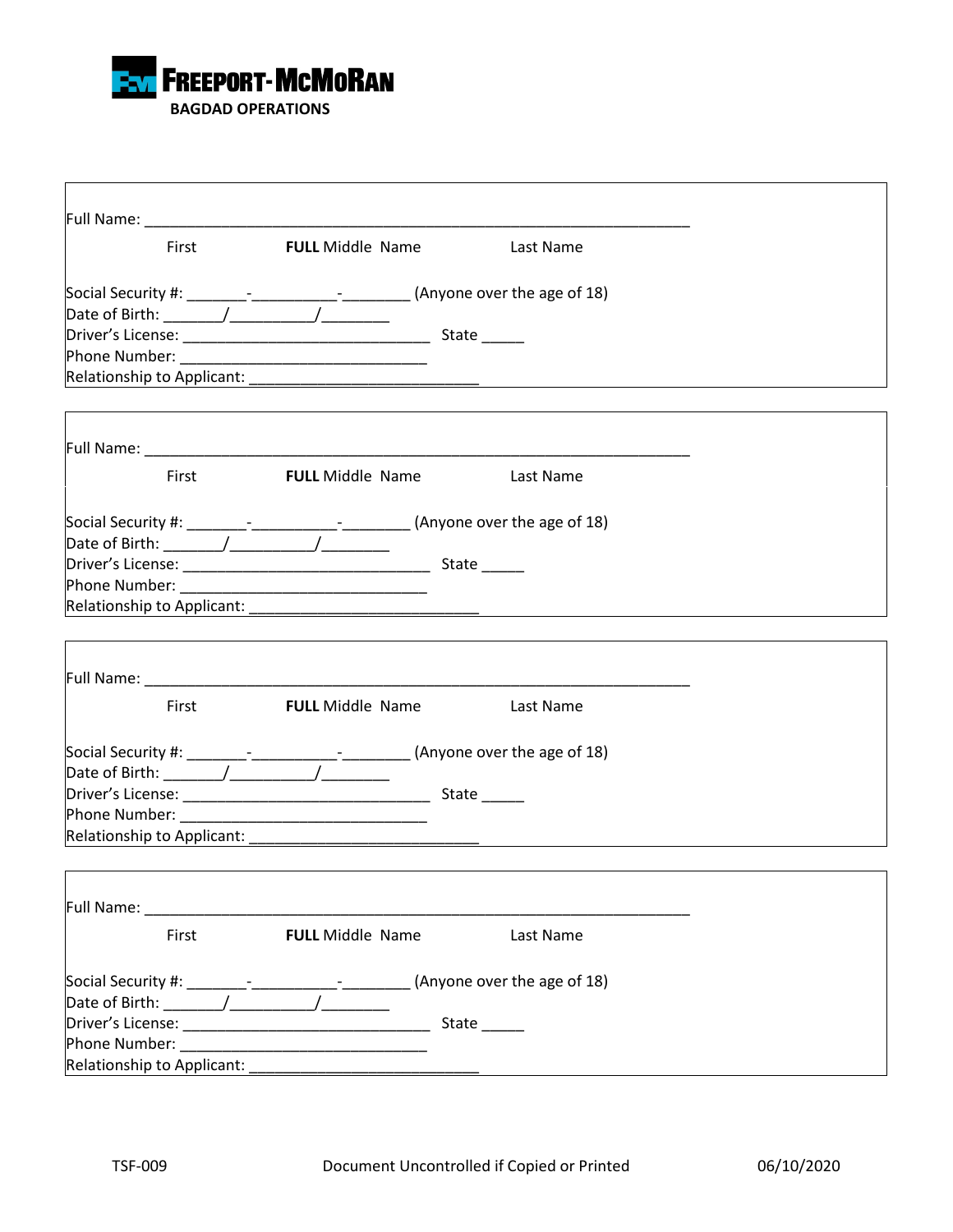

## **Additional Information**

Have you **or** any member of your household including juveniles:

1. Ever been arrested, cited, prosecuted, plead guilty to, or been convicted of a crime? Yes No

2. Ever been placed on probation, parole or any other release from jail or prison? Yes No

3. Ever been or currently are a member of a gang? Yes No

4. Is there a current warrant for you or any other member of your household? Yes No

5. Ever been evicted or had a forcible detainer filed against you? Yes No

6. Have you or any of your permitted occupants ever filed for bankruptcy? Yes No

7. Have you or any of your permitted occupants ever been convicted of a felony Yes No

8. Do you have any pets? Yes No

If you answered yes to any of the above please reference the question number and describe:

\_\_\_\_\_\_\_\_\_\_\_\_\_\_\_\_\_\_\_\_\_\_\_\_\_\_\_\_\_\_\_\_\_\_\_\_\_\_\_\_\_\_\_\_\_\_\_\_\_\_\_\_\_\_\_\_\_\_\_\_\_\_\_\_\_\_\_\_\_\_\_\_\_\_\_\_\_\_\_\_\_\_\_\_\_ \_\_\_\_\_\_\_\_\_\_\_\_\_\_\_\_\_\_\_\_\_\_\_\_\_\_\_\_\_\_\_\_\_\_\_\_\_\_\_\_\_\_\_\_\_\_\_\_\_\_\_\_\_\_\_\_\_\_\_\_\_\_\_\_\_\_\_\_\_\_\_\_\_\_\_\_\_\_\_\_\_\_\_\_\_ \_\_\_\_\_\_\_\_\_\_\_\_\_\_\_\_\_\_\_\_\_\_\_\_\_\_\_\_\_\_\_\_\_\_\_\_\_\_\_\_\_\_\_\_\_\_\_\_\_\_\_\_\_\_\_\_\_\_\_\_\_\_\_\_\_\_\_\_\_\_\_\_\_\_\_\_\_\_\_\_\_\_\_\_\_ \_\_\_\_\_\_\_\_\_\_\_\_\_\_\_\_\_\_\_\_\_\_\_\_\_\_\_\_\_\_\_\_\_\_\_\_\_\_\_\_\_\_\_\_\_\_\_\_\_\_\_\_\_\_\_\_\_\_\_\_\_\_\_\_\_\_\_\_\_\_\_\_\_\_\_\_\_\_\_\_\_\_\_\_\_ \_\_\_\_\_\_\_\_\_\_\_\_\_\_\_\_\_\_\_\_\_\_\_\_\_\_\_\_\_\_\_\_\_\_\_\_\_\_\_\_\_\_\_\_\_\_\_\_\_\_\_\_\_\_\_\_\_\_\_\_\_\_\_\_\_\_\_\_\_\_\_\_\_\_\_\_\_\_\_\_\_\_\_\_\_ \_\_\_\_\_\_\_\_\_\_\_\_\_\_\_\_\_\_\_\_\_\_\_\_\_\_\_\_\_\_\_\_\_\_\_\_\_\_\_\_\_\_\_\_\_\_\_\_\_\_\_\_\_\_\_\_\_\_\_\_\_\_\_\_\_\_\_\_\_\_\_\_\_\_\_\_\_\_\_\_\_\_\_\_\_ \_\_\_\_\_\_\_\_\_\_\_\_\_\_\_\_\_\_\_\_\_\_\_\_\_\_\_\_\_\_\_\_\_\_\_\_\_\_\_\_\_\_\_\_\_\_\_\_\_\_\_\_\_\_\_\_\_\_\_\_\_\_\_\_\_\_\_\_\_\_\_\_\_\_\_\_\_\_\_\_\_\_\_\_\_ \_\_\_\_\_\_\_\_\_\_\_\_\_\_\_\_\_\_\_\_\_\_\_\_\_\_\_\_\_\_\_\_\_\_\_\_\_\_\_\_\_\_\_\_\_\_\_\_\_\_\_\_\_\_\_\_\_\_\_\_\_\_\_\_\_\_\_\_\_\_\_\_\_\_\_\_\_\_\_\_\_\_\_\_\_ \_\_\_\_\_\_\_\_\_\_\_\_\_\_\_\_\_\_\_\_\_\_\_\_\_\_\_\_\_\_\_\_\_\_\_\_\_\_\_\_\_\_\_\_\_\_\_\_\_\_\_\_\_\_\_\_\_\_\_\_\_\_\_\_\_\_\_\_\_\_\_\_\_\_\_\_\_\_\_\_\_\_\_\_\_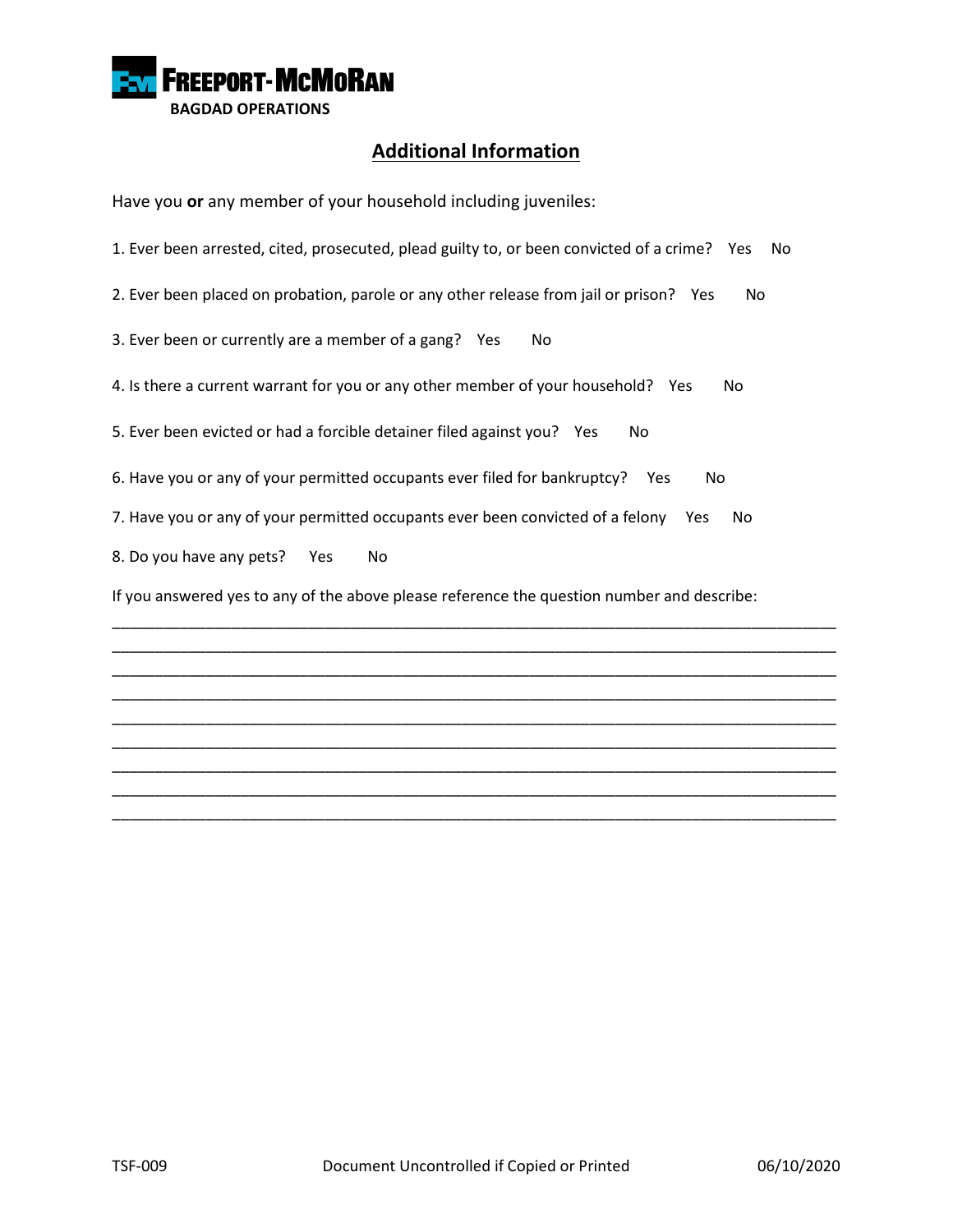

I authorize verification of information, criminal background and credit report requests prior to and during my residency. I understand that false or misleading information given on my application or attached to my application may result in the denial of my rental application or loss of privilege to occupy a house in Bagdad.

I have read and agree to the above:

|                                          | Date: ____________      |
|------------------------------------------|-------------------------|
| (Required for anyone over the age of 18) | Date: ________________  |
| (Required for anyone over the age of 18) | Date: _________________ |
| (Required for anyone over the age of 18) | Date: _______________   |
| (Required for anyone over the age of 18) | Date:                   |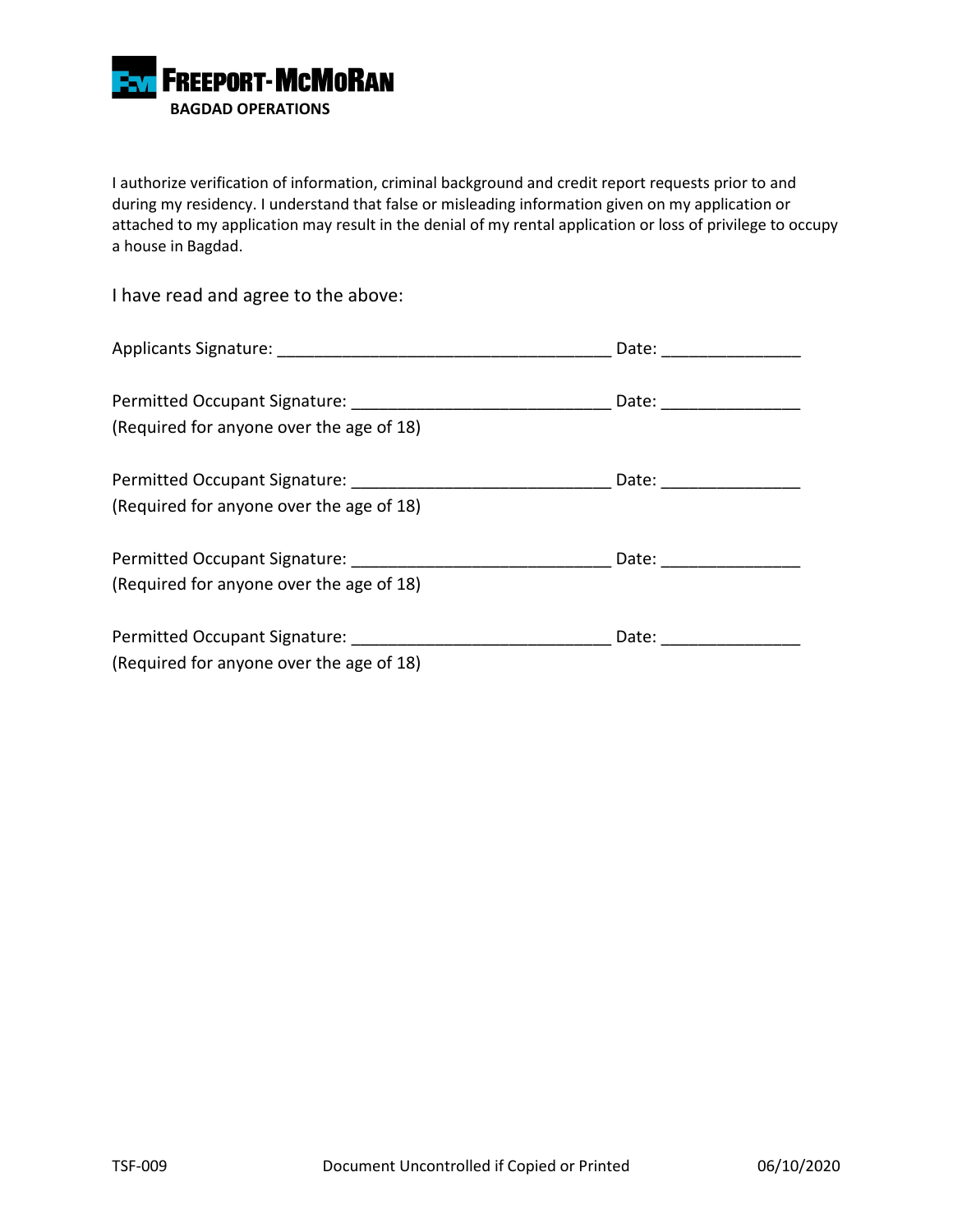

PLEASE PROVIDE REASONS FOR TRANSFER REQUEST:

□ Maintenance Concern  $\Box$  Change in Family Size  $\square$  Extenuating Circumstances